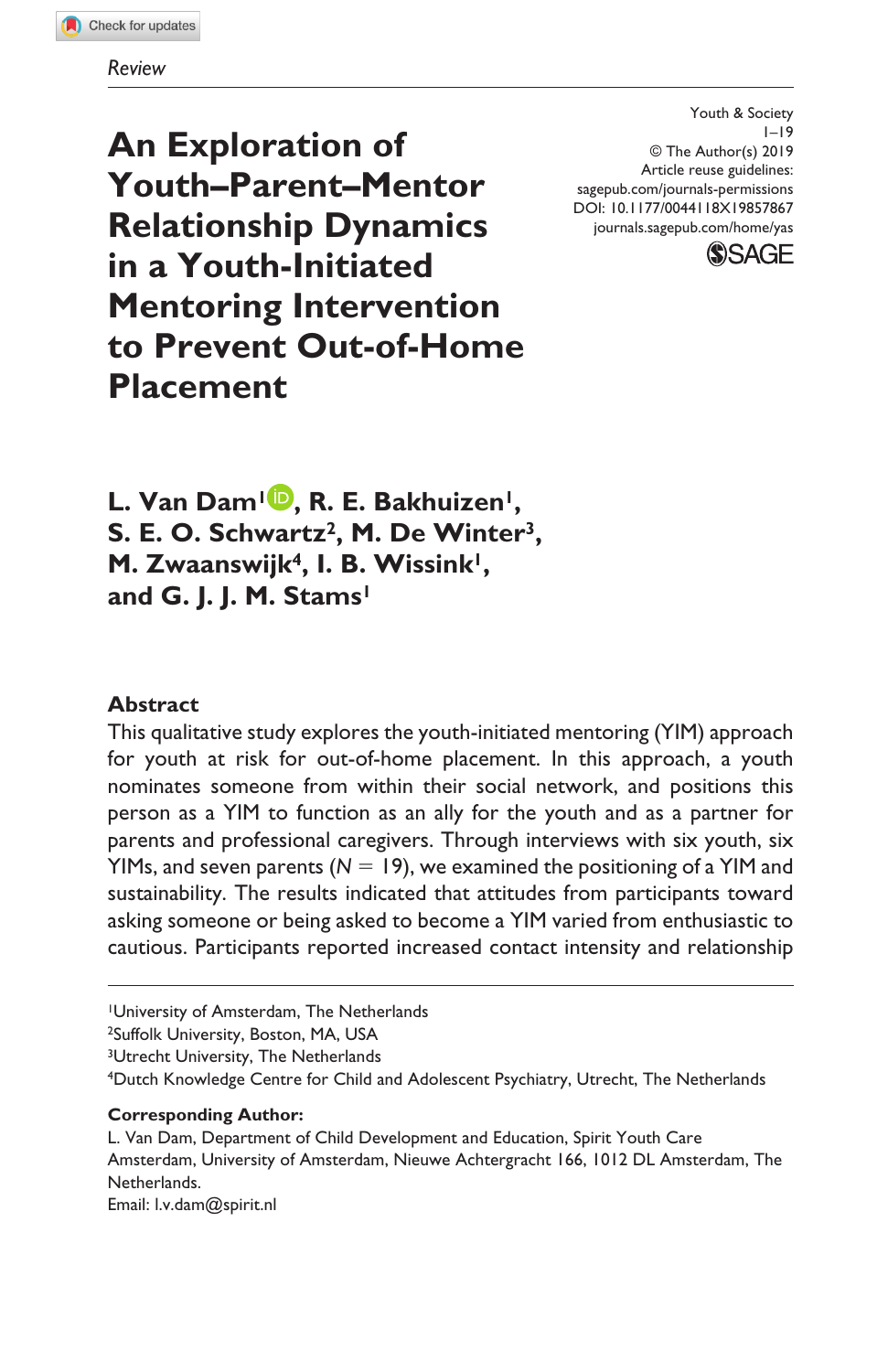quality. Two parents did not experience YIM as beneficial. Most participants expected that the YIM–mentee relationship lasts after professional care terminates. The results reveal that YIM is experienced as an ally, but it also has the potential to increase relational conflicts between social network members.

#### **Keywords**

youth-initiated mentoring, natural mentoring, positioning theory, youth at risk, out-of-home placement

## **Introduction**

Although much research has focused on the role of parents in the development of children and adolescents, the role of other community adults, including family friends, neighbors, and teachers, has only recently been recognized as playing a vital role in the well-being of young people (Bowers, Johnson, Warren, Tirrell, & Lerner, 2015; Kesselring, de Winter, van Yperen, & Lecluijze, 2016). Studies suggest that approximately three-quarters of adolescents have natural mentors within their social networks (Erickson, McDonald, & Elder, 2009; Raposa, Dietz, & Rhodes, 2017). A natural mentor is the result of an organically developing relationship between an adolescent and an older or more experienced individual who provides guidance and support over time. In contrast, formal mentoring programs, in which a volunteer is matched with a young person, reach an estimated 7% of youth (Erickson et al., 2009; Raposa et al., 2017).

A recent meta-analysis of the effect of formal mentoring programs on positive youth outcomes showed a small overall average effect size of *d* = .19 (Raposa et al., 2018). Similarly, a recent meta-analytic study on natural mentoring relationships showed that the mere *presence* of a natural mentor was associated with positive youth outcomes, with a small overall average effect size of Cohen's *d* = .21 (Van Dam et al.,2018). The association between the *quality* of the natural mentoring relationship (relatedness, social support and autonomy support) and positive youth outcomes yielded a medium overall average effect size  $(d = .43)$ , with the largest effect sizes for social-emotional development ( $d = .55$ ), and academic and vocational functioning ( $d =$ .40), and a small effect size  $(d = .20)$  for psychosocial problems. Notably, at-risk status (for instance, teenage mothers, homeless youth, youth in foster care and children of alcoholic parents) did not moderate the relation between presence and quality of natural mentoring relationships on one hand and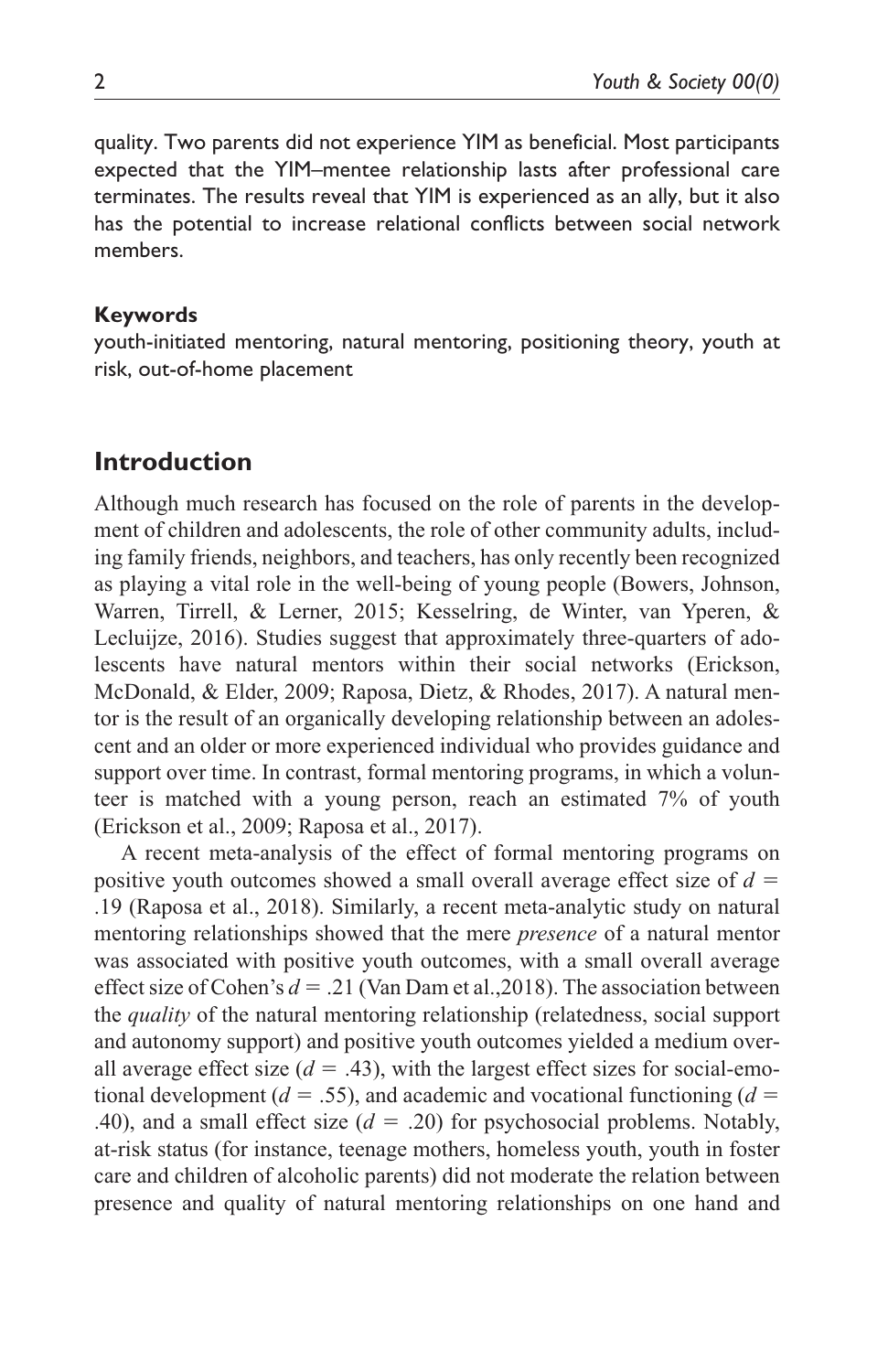youth outcomes on the other hand, which is a positive finding for adolescents with complex needs.

At-risk youth can benefit from natural mentoring relationships, but individual and contextual risk factors, such as high levels of family or neighborhood risk, can lead to generalized relationship dissatisfaction and negative expectations of the availability and social support of significant others (e.g., Shumaker, Deutsch, & Brenninkmeyer, 2009), which may negatively influence the mentoring relationship (Raposa, Rhodes, & Herrera, 2016). The lack of individual capacities, such as insufficient skills to develop and maintain reciprocal social relationships, make it harder for at-risk youth to organically develop natural mentoring relationships (Greeson, Thompson, Ali, & Wenger, 2015). Social workers are mainly focused on delivering care, and less on promoting social inclusion (McConkey & Collins, 2010) and increasing social capital (Hawkins & Maurer, 2012). Therefore, and based on the insights derived from studies on the effects of both formal mentoring programs and informal mentoring relationships (Raposa et al., 2018; Van Dam et al.,2018), the new hybrid youth-initiated mentor (YIM) approach was developed to support youth with complex needs to use the natural resources available in their extended family networks (Schwartz, Rhodes, Spencer, & Grossman, 2013; Van Dam et al., 2017).

Although preliminary research on YIM showed promising results, important challenges related to combining natural and formal approaches to mentoring arose in practice. For example, if professionals intervene to deliberately take advantage of the expected positive effects of a relationship with an existing *natural* mentor, one may question how natural such a relationship remains, and whether its assumed intrinsic positive influence may be reduced or even lost by formalizing it. Professionals refer to this dilemma as the *natural paradox.* The current study examines the social dynamics within triads of youth, parents, and YIM, and how these dynamics may be influenced by the transition from natural mentor to YIM.

## **Natural Mentoring Integrated in Youth Mental Health Care**

### *A Hybrid Approach for Youth With Complex Needs*

The YIM approach can be considered as a hybrid approach integrating formal and informal care, in which the focus is on empowering the adolescent's network through the positioning of and collaboration with an informal mentor, designated as a YIM. This informal mentor is a person (e.g., relative, neighbor, or friend) adolescents nominate from their own social network, who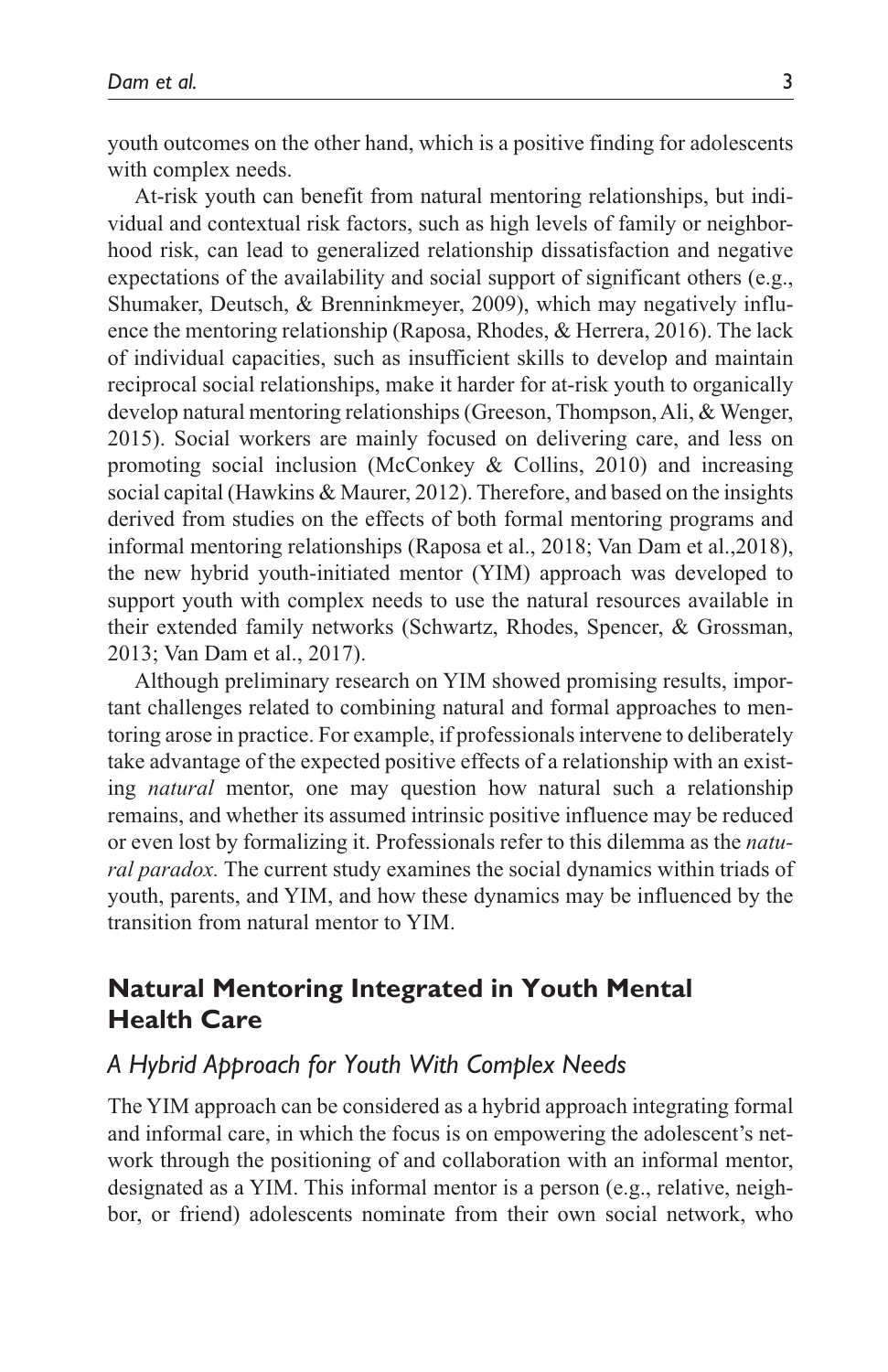functions as a confidant and spokesman for the adolescent, and as a cooperation partner for parents and professionals (Schwartz et al., 2013; Spencer, Tugenberg, Ocean, Schwartz, & Rhodes, 2016; Van Dam et al., 2017). In the context of youth with complex needs, the mentor (or: YIM) works with family members and the professional team to increase or take advantage of the already existing resilience of the youth and family, and thereby improves their functioning (Van Dam & Verhulst, 2016). This fits with the international movement in child and family social work to make use of the strengths of families and their own social networks, and to stimulate client participation (Burford, 2005), and shared decision making between the client system and professionals (Bartelink, van Yperen, & Ten Berge, 2015). It is also in line with the involvement of the educative civil society, in which the joint activities of citizens in the upbringing of children and adolescents are emphasized (Burford, 2005; Van Dijken, Stams, & De Winter, 2016, 2017).

The YIM approach starts with a focus on "who," in which the youth and family identify a member of the social network who could become the YIM (first phase). After identification of the YIM, the professional has a conversation with the nominated YIM to describe what he or she can expect and what type of support the YIM needs to fulfill this position. Subsequently, the focus is on "what," that is, investigating each person's perspective on the current and desired situation (second phase). The third phase is focused on establishing "how," exploring how each participant can contribute to the desired situation. The final fourth phase is focused on "adaptivity," that is, the degree to which the current informal pedagogical alliance can meet new challenges.

Previous research on the effectiveness of another hybrid approach combining formal and informal care, designated as family group conferences (a process led by family members to plan and make decisions for a child who is at risk for maltreatment), did not find robust empirical evidence for its effectiveness (Dijkstra et al., 2016). It even reported nonanticipated results that may be evaluated as negative from a family preservation perspective, such as an increase in the number and length of out-of-home placements for older children and minority groups. Therefore, it is important to know more about the social dynamics of integrating formal and informal care through the positioning of a social network member as YIM, and how people experience this positioning process.

### *Social Dynamics and Sustainability*

Social dynamics concern the interplay between individuals and the groups in which they participate; the position—a place or status—of individuals in a group represents cognition, emotion, action, and perception (Harre,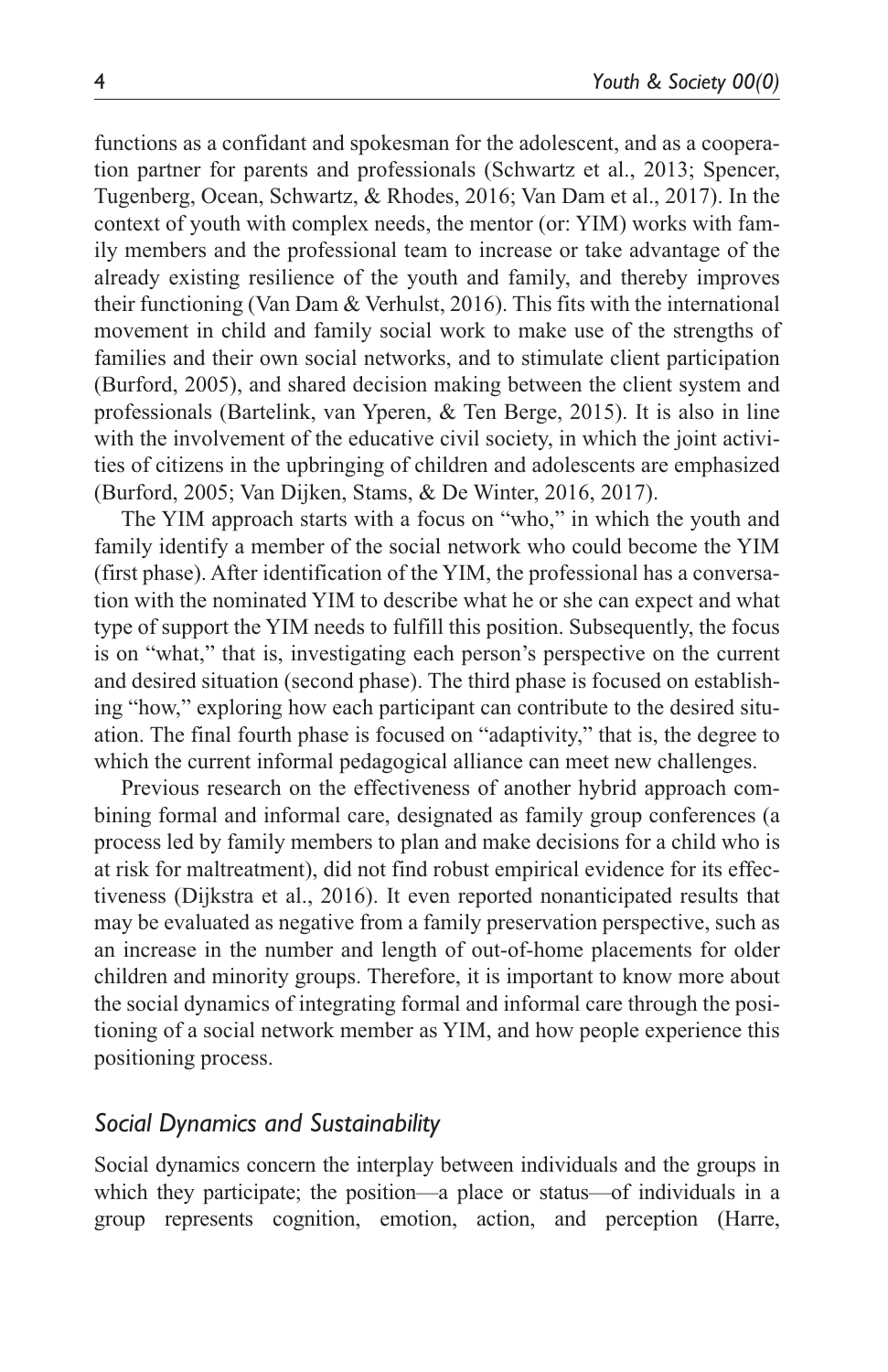Moghaddam, Cairnie, Rothart, & Sabat, 2009). Position theory states that *actions* of people (verbal and nonverbal) create *rights and duties* between people and result in personal *narratives*, which in itself are *meaningful*. The combination of actions, rights, duties, narratives, and meaning creates the social dynamics in which the family members, natural mentor, and the professional navigate: the positioning process. This process results in new social interactions and dynamics between youth, parents, and mentors, but the way in which this occurs is currently a black box.

Position theory identifies three positions: the first-order status refers to being the candidate status for a position; the second-order status is to have an acknowledged but not completely accepted position, implicit or explicit; and the third-order status is "having a footing" or actually being valued and listened to. A natural mentor with "footing" should increase epistemic trust in youth, that is, the receptiveness to the social knowledge from their social environment (Harre et al., 2009), enabling youth to benefit from the knowledge available in the social network (Bronfenbrenner & Morris, 2007; Fonagy, Luyten, Allison, & Campbell, 2017).

Collaborating with a YIM with footing—the third-order status—is collaborating with a YIM in which the youth has trust. But this does not necessarily mean the parents share this trust. They may not agree with the YIM selected by the youth, because of his or her background (e.g., school drop-out or drug abuse) or because of earlier negative experiences between parent(s) and this person. These differential narratives are crucial, because they result in different interaction patterns that create exchanges between youth and parent or youth and mentor, which may either support or undermine the success of the intervention (Keller, 2005).

Sustainability is an important benefit of natural mentoring (Hurd & Zimmerman, 2010; Keller, 2005). Formalizing a relationship with someone already known to the youth may improve relationship quality and consequently increase its durability, because these mentors start with a high level of investment in their protégés and are less vulnerable to the disappointments and dashed expectations that may be experienced in formal mentoring relationships (Spencer et al., 2016).

Sustainable natural mentoring relationships are particularly valuable for youth with mental health needs, because they tend to prefer informal support rather than professional care; generally, seeking informal help is a first step that precedes professional service use (Rickwood, Mazzer, & Telford, 2015). To create sustainable relationships, the approval of parents on the involvement of others in childrearing practices is crucial, but parents may feel ambivalent about this. Research suggests that parents tend to prefer involvement of others in activities that do not focus explicitly on childrearing, but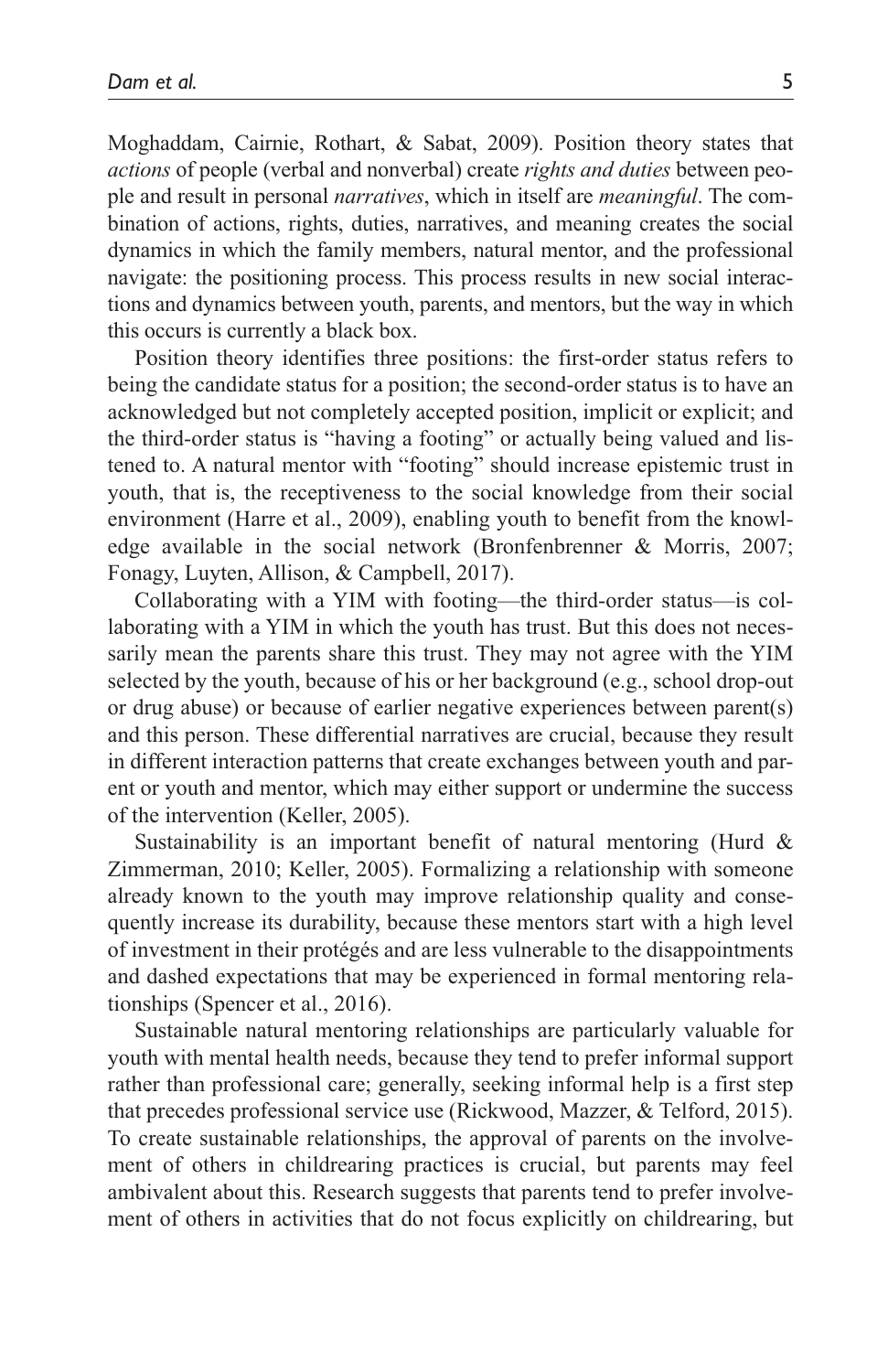assist them in handling parenting tasks or give them the opportunity to exchange experiences (Kesselring et al., 2016). Taken together, the YIM process might start with "high hopes" from all parties involved, but it is unclear how these expectations become sustainable realities in the context of an ongoing relationship.

In sum, natural mentors are embedded within the social networks of youth with complex needs, but these adolescents could use support to develop such a relationship. Therefore, YIM represents a hybrid approach in which professionals stimulate and facilitate youth to collaborate with their natural mentors. The positioning of these informal mentors by professionals results in new social interactions and dynamics between youth, parents, and mentors. The purpose of this qualitative study is to gain insight into participants' perspectives on the shift in position to YIM (e.g., what participants experience when they are asked or ask someone to become YIM, what a YIM needs to fulfill his position, what his role or tasks are) and its effects on social dynamics and perceived sustainability. Qualitative in-depth interviews with all three triad members from six relationship triangles ( $N = 19$  subjects) create a 360<sup>°</sup> perspective—the youth, his or her parent(s), and the YIM—and shed light on the positioning process and each perspective on sustainability.

## **Method**

### *Participants*

Six relationship triads included six youth between 15 and 18 years of age  $(M =$ 16.3, *SD =* 1.21), their parents, between 42 and 62 years of age (*n =* 7,  $M = 51.3$ ,  $SD = 6.0$ ), and the YIMs who varied in age from 28 till 55 ( $n = 6$ ,  $M = 41.8$ ,  $SD = 9.3$ ). In total,  $84\%$  ( $n = 16$ ) of all triad members were Dutch, one person was Antillean, and two were Guianese. All youth (*n =* 6) attended school, one attended a special education school. All parents and YIMs (*n =* 13) had completed formal education, varying between vocational training schools and university. Two YIMs were friends of the mother of the mentee, one was an ex-mother-in-law, one was a former cop, one a former school mentor, and another one was a friend of the youth.

## *Procedures*

Participants were recruited from Spirit, a public youth care institution funded by the municipality of Amsterdam, which implemented the YIM approach to prevent or shorten the duration of out-of-home placements. Families with a child between 12 and 18 years old for whom an out-of-home placement was advised by the local child protection services and who were referred to Spirit were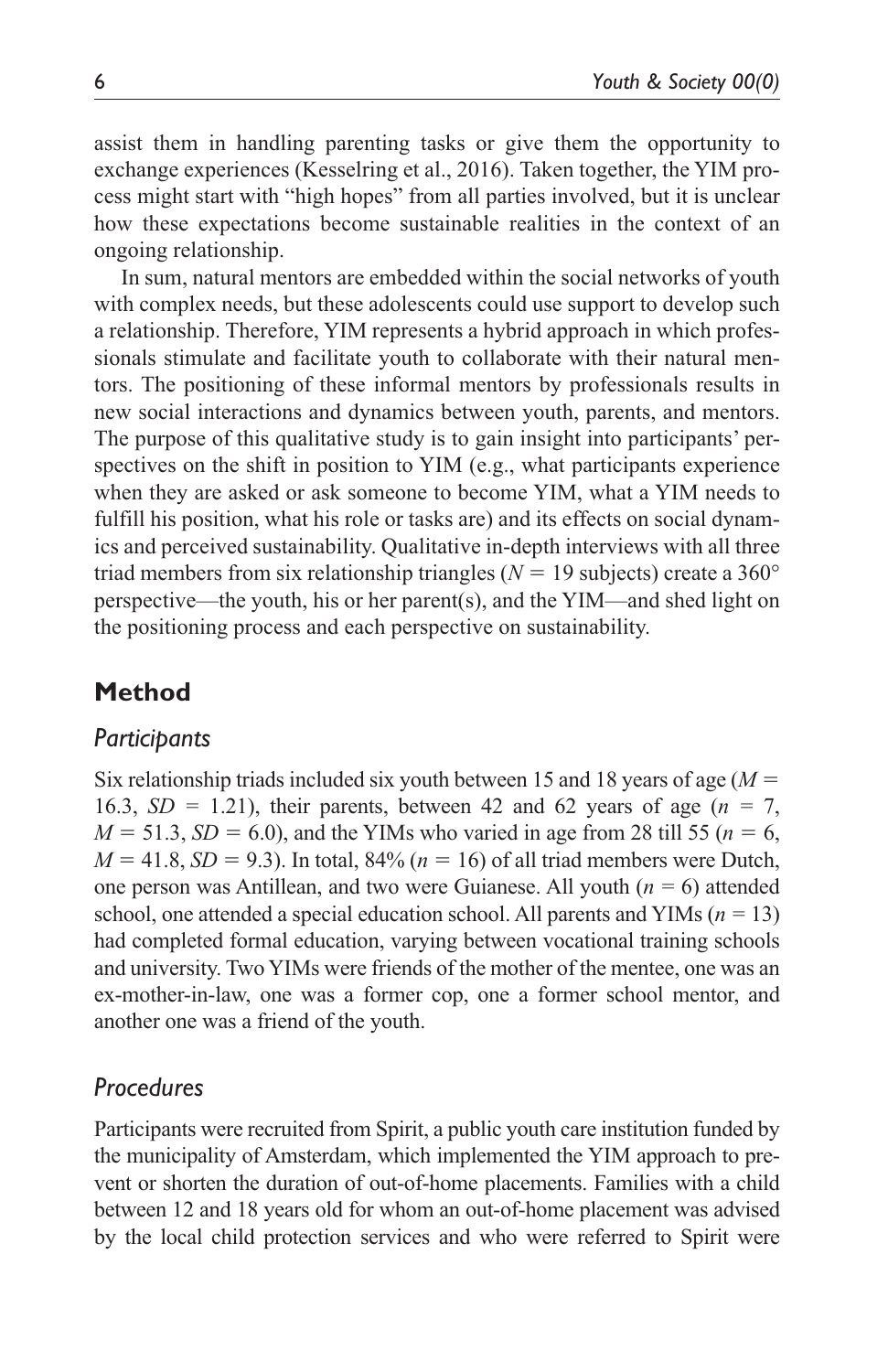offered this new approach to prevent out-of-home placement. If they declined, they received care-as-usual from Spirit, namely, residential treatment. All adolescents who accepted this new approach were encouraged to choose a YIM (phase 1); the families who actually collaborated with a positioned YIM were also invited to participate in this study. Treatment (e.g., systemic therapy, cognitive therapy, and psychoeducation) was delivered at home by professionals in collaboration with the family and YIM. Families who identified a YIM and completed the approximately 6 months' standard period of treatment were invited to participate in our study. In total, 21 families received a letter in which the research question was explained, and they were informed about their privacy and the scientific purpose of the study. After having been informed by means of a letter, all families received a phone call with more detailed information about the study, in which they were asked to participate. All three parties (parent(s), youth, and YIM) needed to consent to be able to participate. In total, 10 different family members agreed to participate, but within six families the complete triad agreed, and therefore were included in the study. Participants filled out an informed consent statement and received 5 euros for compensation.

The interviews were conducted with each participant individually to prevent influences from other triad members. Fourteen interviews were conducted face to face and five by telephone. The interview contained 22 open questions for parents, 21 for youth, and 19 for YIMs. The total duration of each interview was around 30 to 45 minutes. The interview was recorded and transcribed; the transcription was sent to each participant to make adjustments if necessary. All participants agreed with the transcription.

#### *Measures*

Demographics (e.g., age, gender, nationality, etc.) were collected through a short questionnaire after the interview. Based on literature study, we developed a topic guide, resulting in a semi-structured interview, which focused on the following two theoretical principles.

*Social dynamics.* Participants were interviewed about their action/response when they asked someone or were asked to become YIM (*actions*), about their ideas regarding what a YIM needs to fulfill his position and what his role or tasks are (*rights* and *duties*), and the impact of being positioned as YIM (*narratives* and *meaning*).

*Sustainability.* Because sustainability is an important benefit of natural mentoring, participants were asked whether they thought the YIM–youth relationship would last when professional care would be ended.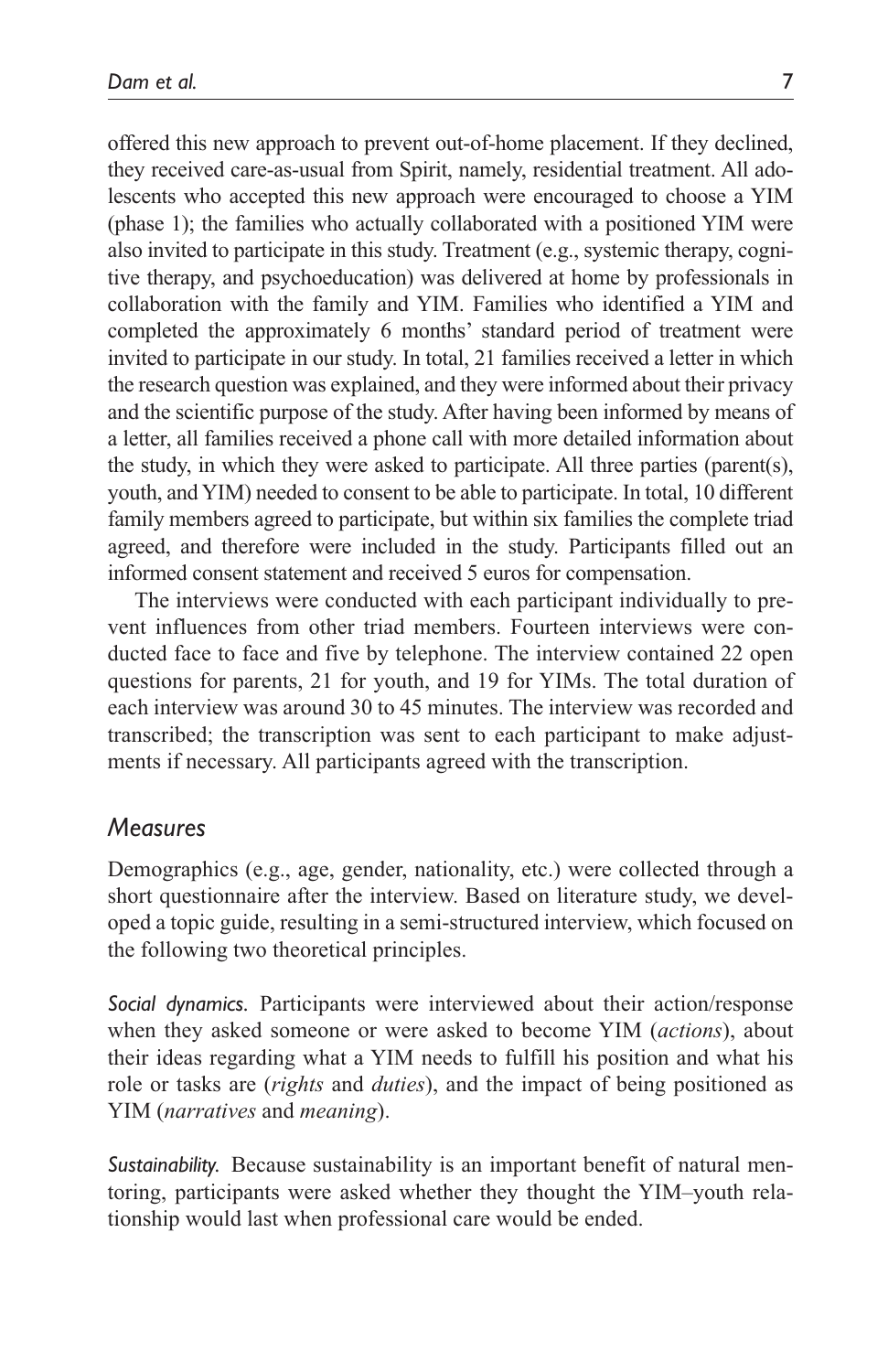## *Analysis*

The first and second author conducted in-depth readings of the complete interview transcripts. An initial codebook was established based on the six areas we theoretically explored: (a) initial response to the invitation to become YIM, (b) requirements to fulfill the role of YIM, (c) vision on the role or task of a YIM, (d) changes because of formalizing the involvement as YIM, (e) a sense of purpose and meaning, and (f) perspective on the sustainability of the involvement of a YIM.

The transcripts were coded based on the initial codebook; new subcategories were identified to categorize participants. Initial themes were identified by the second author and verified by the first author, using the iterative thematic approach from Boeije (2005). During the initial coding phase (Step 1), we reviewed the transcripts to identify emerging themes, based on the initial codebook. Next, we noted possible relations between codes and groups and developed descriptive codes and categories (Step 2). We then conducted our final analyses by reviewing the code clustering (Step 3). The last author served as master coder, reviewing the work of and providing feedback to the other coders to ensure consistency in coding across cases. Coders met biweekly to discuss questions and clarify definitions related to coding categories. Transcription and data analysis were in Dutch; key quotes were translated into English.

# **Results**

In this part, we describe the findings in detail regarding the social dynamics, for example, the functioning of the triad, the actions (invitation and response to the question becoming YIM), the perceived rights and duties of a YIM, and the value of this positioning (narrative and meaning). We also report our findings on sustainability of the YIM–mentee relationship. The results are organized in Table 1 to give an integrative image, after which they are described in more detail.

## *Social Dynamics–Triad Functioning*

Position theory distinguishes three positions: the first-order status refers to being the candidate status for a position; the second-order status is to have an acknowledged but not completely accepted position, implicit or explicit; and the third-order status is "having a footing" or actually being valued and listened to (Harre et al., 2009). In all triads, the actual position of the YIM was identified in one of the three described positions, indicating this typology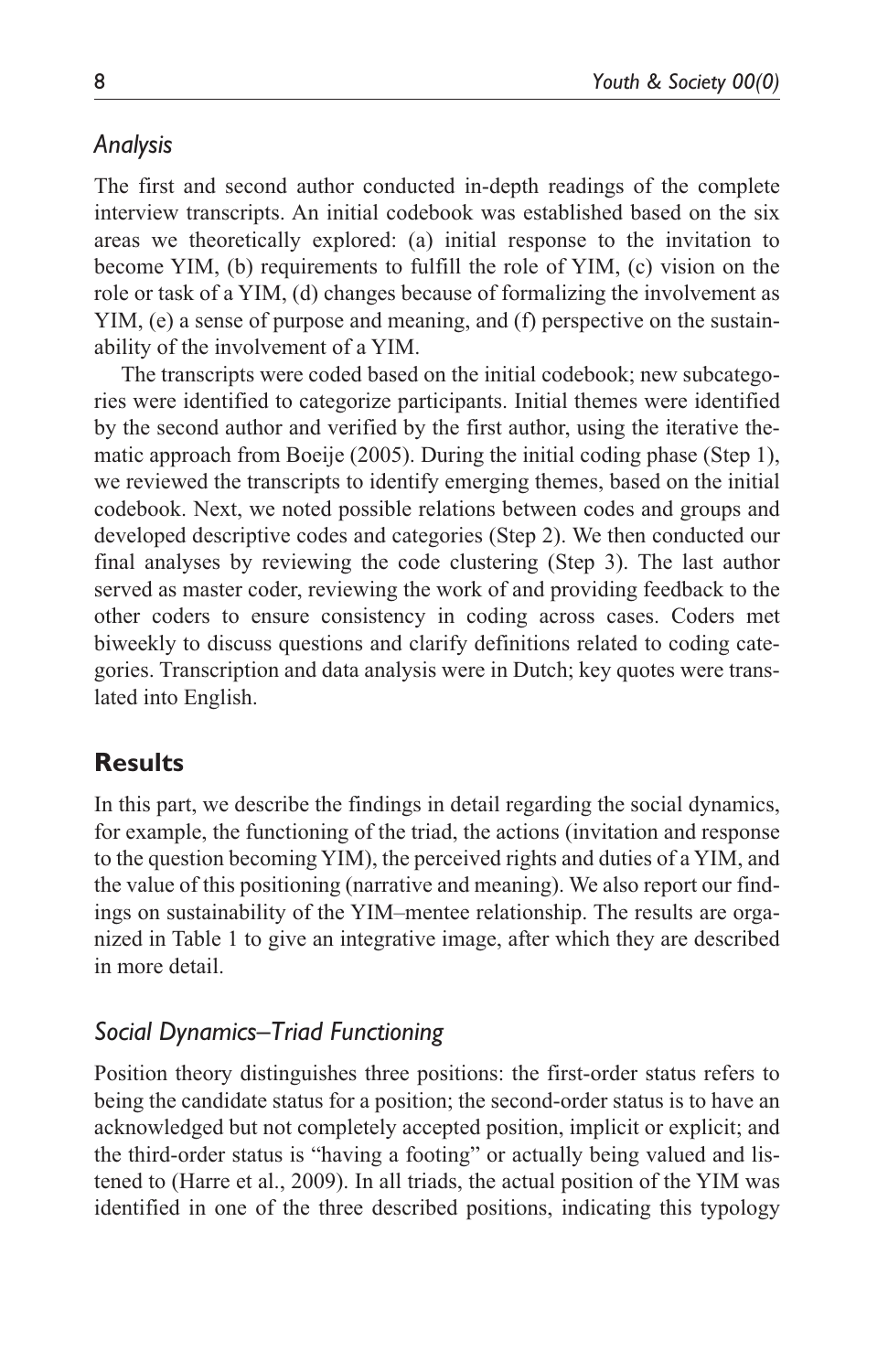|                                                           | Adolescents ( $n = 6$ )                                                                                           | Parents $(n = 7)$                                                                                                                                      | YIMs $(n = 6)$                                                                                                  |
|-----------------------------------------------------------|-------------------------------------------------------------------------------------------------------------------|--------------------------------------------------------------------------------------------------------------------------------------------------------|-----------------------------------------------------------------------------------------------------------------|
| <b>Actions</b><br>Action/response to<br>invite/invitation | Proactive $(n = 3)$ ;<br>cautious ( $n = 3$ )                                                                     | Proactive $(n = 4)$ ;<br>cautious ( $n = 3$ )                                                                                                          | Proactive $(n = 3)$ ;<br>cautious ( $n = 3$ )                                                                   |
| Rights<br>Needs to fulfill YIM<br>position                | More contact and<br>agreements ( $n = 3$ );<br>nothing because YIM<br>is "good by nature"<br>$(n = 3)$            | Practical information<br>and professional<br>support $(n = 3)$ ;<br>nothing because<br>YIM is "good by<br>nature" $(n = 4)$                            | Treatment<br>information<br>$(n = 2)$ , contact<br>with professionals<br>$(n = 4)$ ,<br>agreements<br>$(n = 4)$ |
| <b>Duties</b><br>Role and/or task of<br>a YIM             | Personal care and<br>support $(n = 5)$ ,<br>guidance and advice<br>$(n = 2)$ , and practical<br>support $(n = 4)$ | Personal care and<br>support $(n = 7)$ ,<br>guidance and advice<br>$(n = 7)$ , practical<br>support $(n = 6)$ ,<br>and "not taking<br>sides" $(n = 2)$ | Personal care and<br>support $(n = 6)$ ,<br>guidance and advice<br>$(n = 4)$ , practical<br>support $(n = 3)$   |
| <b>Narratives</b><br>Change because of<br>becoming YIM    | Relationship intensified<br>$(n = 5)$ , no change<br>$(n = 1)$                                                    | Relationship<br>intensified $(n =$<br>4), relationship<br>worsened $(n = 1)$ ,<br>no change $(n = 2)$                                                  | Relationship<br>intensified<br>$(n = 4)$ , merely<br>formalization of<br>existing position<br>$(n = 2)$         |
| Meaning<br>Personal value of<br><b>YIM</b>                | Meaningful $(n = 6)$                                                                                              | Valuable $(n = 5)$ ,<br>problematic $n = 2$ )                                                                                                          | Valuable $(n = 2)$ ,<br>unnecessary $(n = 4)$                                                                   |
| Sustainability<br>of the YIM<br>relationship              | Stays meaningful<br>$(n = 5)$<br>No expectations $(n = 1)$                                                        | An active bond<br>$(n = 6)$<br>No expectations<br>$(n=1)$                                                                                              | Relationship remains<br>$(n = 6)$                                                                               |

**Table 1.** Integrative Overview of the Results of the Three Stakeholder Groups.

*Note.* Numbers of reactions can add up to more than the numbers of respondents in the respective stakeholder group, because respondents may have mentioned more than one aspect. YIM = youth-initiated mentoring.

might help differentiate between the positions a YIM can obtain. For example, in one triad, the mother did not support the decision to work with a YIM and the choice her son made. Therefore, the YIM remained in the first-order "candidate status," mother (53):

My son may choose her, but that doesn't mean I can talk to her. I agreed, because if he (her son) wants this, go ahead, I can't say he must choose someone else. But she was involved with my son too strongly, which I understand from her (the YIM) perspective, but to me it meant we couldn't relate anymore.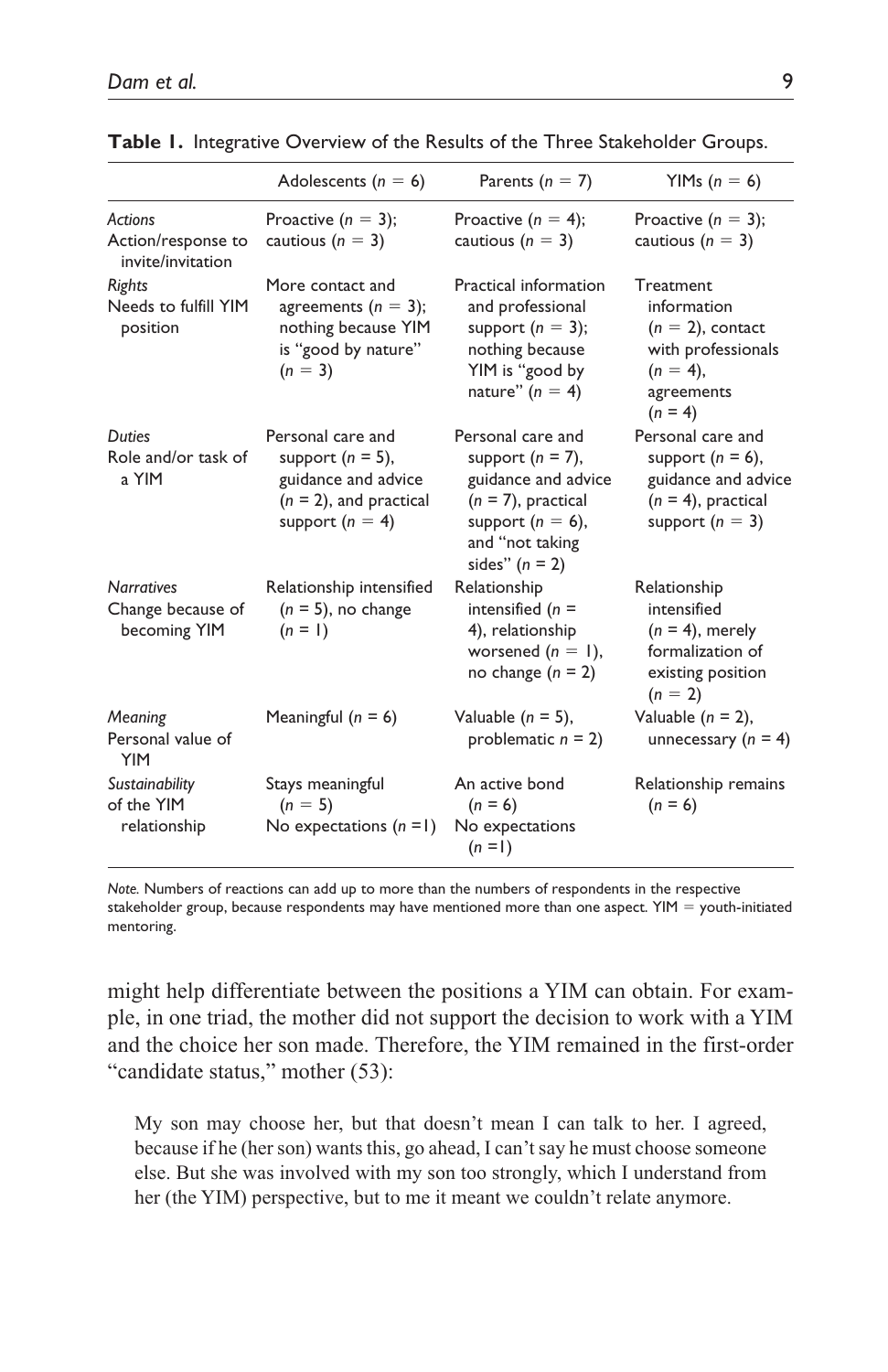Three other triads functioned in the second-order status as "acknowledged position." Between these parent(s) and youth tension was experienced. However, the contact between parent and YIM and YIM and youth was positive: "The current situation at home is sometimes unbearable, at those moments I call her (YIM)" (girl, aged 17). In the last two triads, the thirdorder status (i.e., "having footing") was obtained. The YIM was actually being valued and listened to, because all parties involved agreed with the positioning of the selected YIM. Mother (50) said, "If this approach works, I think it is wonderful to solve these issues with people you know instead of with unknown professionals."

### *Social Dynamics–Actions*

The suggestion to ask a social network member to become YIM evoked two types of reactions: *proactive* and *cautious* (Table 1), which indicates differences between and within families regarding the perception of asking others for support. For example, proactive youth  $(N = 3)$  said it felt good and natural to ask someone to become YIM, and that they did not experience any stress. One girl (aged 15) said, "Actually, I didn't really need to ask her, she (the YIM) already mentioned she wanted to help, that's why it was the obvious thing to ask her." Proactive parents ( $N = 4$ ) said bringing in a YIM gave them trust in the future of their child and made them feel less demoralized. Proactive YIMs (*n* = 3) thought becoming a YIM was the logical thing to do. Two of them felt honored and one was thankful to be able to help: "I had goosebumps when she asked me. This was so cool and of course I want to help!" (male YIM, 28).

Cautious participants were more hesitant: For youth  $(n = 3)$ , one would have liked to have someone offering a listening ear, but did not want this person to be involved in his home situation, another youth thought it was a scary thing to ask. Cautious parents  $(n = 3)$  experienced the YIM concept as a "preliminary theoretical concept from professionals" and had mixed feelings about asking someone or about the person being asked, or were afraid to ask someone. Cautious YIMs  $(n = 3)$  were happy with the trust the youth had in them, but they also experienced some discomfort:

I was happy with the trust he expressed in me, but also a little cautious because I didn't know him that well. I experienced tension about how to help him, because I knew so little about him or his family and friends. (Woman, 46)

### *Social Dynamics–Rights*

The three participant groups all described rights associated with the YIM position, indicating a difference with nonpositioned social network members.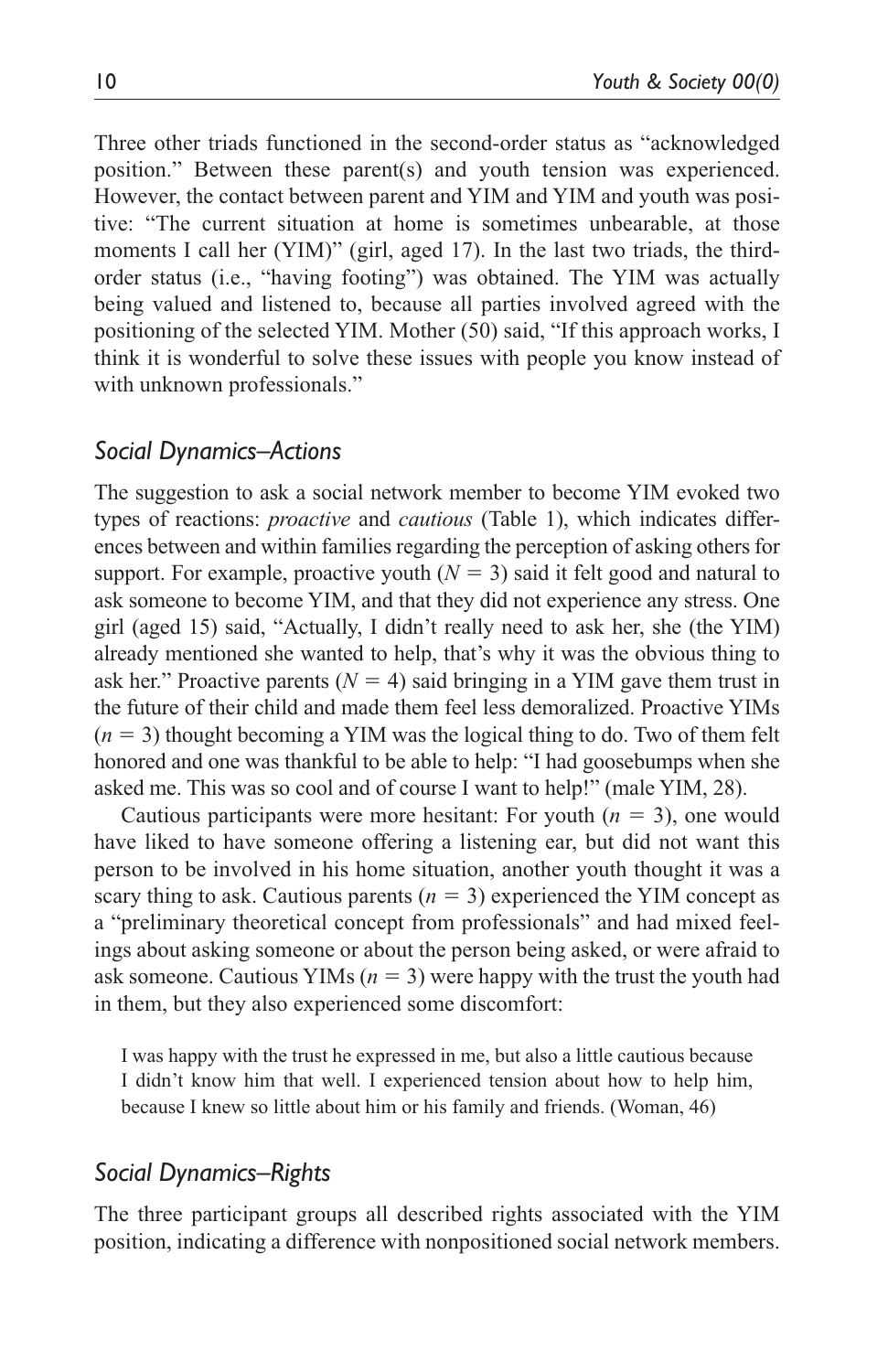Youth  $(n = 3)$  thought the person who became their YIM ought to have (more) contact with their parents and themselves. In their opinion, agreements were necessary to collaborate with each other:

It was obvious that between my mother and the YIM a clear line needs to be drawn, indicating my mom is and stays the parent. This was necessary because it was difficult for my mom that I was about to express my feelings to another adult. It felt like stepping into her territory. (Boy, aged 18)

Several youth  $(n = 3)$  and parents  $(n = 4)$  thought the person positioned as YIM needed nothing extra because they were "good by nature": "Normally you would say that a new person needs to know a lot about our personal situation, now this wasn't necessary, therefore it was a good choice" (father, 62). Parents  $(n = 3)$  and YIMs  $(n = 2)$  thought a person who became YIM has the right to receive (practical) information about agreements, treatment plan, and family history. Some YIMs (*n* = 4) also wanted contact with professionals involved in treatment: "I missed some kind of education or support offered by the organization, in which it became clear what they expect from a YIM. Or support that YIMs meet one another, so they can support each other" (male YIM, 35). Four YIMs also wanted agreements about their newly acquired role as YIM, for example, about how much time they could be available.

## *Social Dynamics–Duties*

In addition to the rights of a positioned YIM, the three participant groups described duties or responsibilities associated with the YIM position, furthermore indicating a difference with nonpositioned social network members. Adolescents ( $n = 5$ ), parents ( $n = 7$ ), and YIMs ( $n = 6$ ) identified offering personal care and support as the main duty of a YIM, meaning communicating with each other, offering a safe haven, being understanding, a spokesperson, someone to empathize with, and not being "pushy." "She definitely needs to understand me, especially because a new person (the social worker) becomes involved. She understands me and can help me to understand things and can explain things to me in a language I understand" (girl, aged 15). Offering guidance and advice was identified as another important duty of YIMs, including aspects as translating youth's needs to adult language, functioning as a bridge between parents and youth, mediation, supervision, and being more objective. The third perceived duty involved practical support, such as keeping a daily rhythm and structure, offering accommodation if needed, a home to go to and attending meetings. "I felt like a helpdesk and maybe more importantly, I offered him a home" (woman YIM, 46).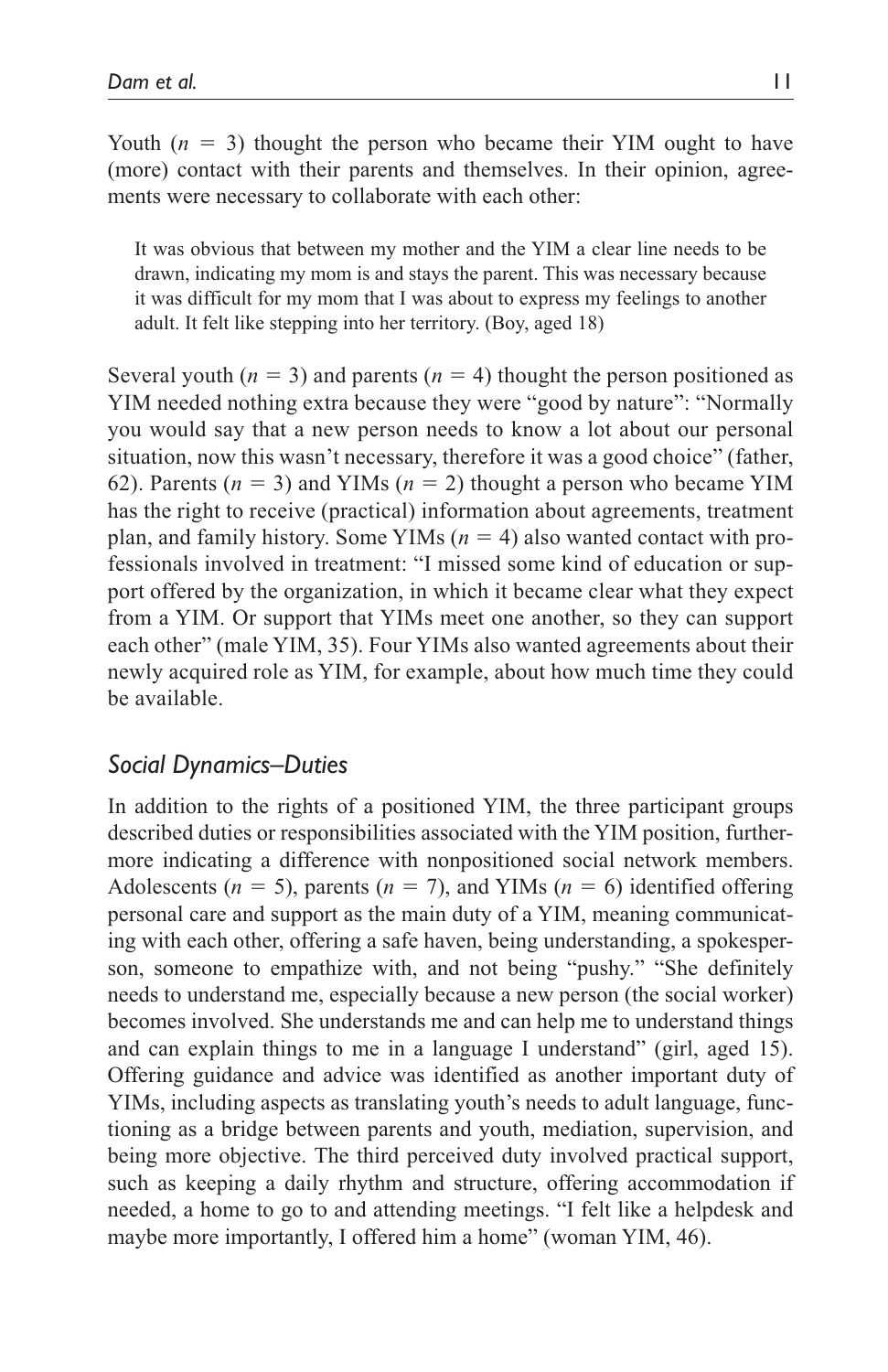## *Social Dynamics–Narrative and Meaning*

Interestingly, not all stakeholders experienced a change as a result of the YIM positioning process. Although youth experienced this person becoming YIM as valuable, some parents experienced this as problematic and for the majority of social network members the positioning as YIM was unnecessary. All youth  $(n = 6)$  said it was meaningful that the person was positioned as YIM. They experienced feelings of joy, reported good conversations, and perceived the YIM as someone "you can tell your story to" and as a spokesman: 'You don't constantly have a new counselor you have to go to, but just one person who is always there for you when you feel sad. I felt better represented' (boy, aged 18). Parents ( $n = 5$ ) valued the positioning of a YIM; they experienced less stress and thought it was a relief that their child always had this place and person to go to. Some said  $(n = 4)$  they could always reach out to the YIM and perceived his presence as personal support and guidance, and another one felt understood. However, two parents experienced the positioning of the YIM as problematic. For example, the YIM helped in a crisis situation, but the contact went wrong after the positioning process: 'I don't have contact with her. During our first meeting, she made some statements that went down the wrong way. After this meeting, I really didn't feel like having any contact with her at all' (mother, 53). Two YIMs said the process of being positioned mattered to them; it gave them "a good feeling," "excitement," and "more responsibility." The majority of YIMs  $(n = 4)$  mentioned less or no effect, because they would have taken this role anyway: "It was explained with cards and pictures, but to be honest, I'm involved with the family, but not in the way these professionals put it' (male YIM, 44). Becoming a YIM was a formalization of their already existing role.

### *Sustainability*

Most youth, parents, and YIMs agreed that the YIM–mentee relationship would last after ending professional care. Most youth (*n* = 5) thought the YIM would stay meaningful. They thought they still would have a place to go to when in need, discuss everything, and would see each other. A male adolescent (15) explained:

If professionals leave, I know I can still count on M. I can still go to her place when in need or when I have trouble with my mom. She will listen to my story, give me advice and maybe call my mom. She will help me restore stuff when I messed up.

One youth had no positive expectations about the relationship with the YIM when professional care would end, because his romantic relationship with her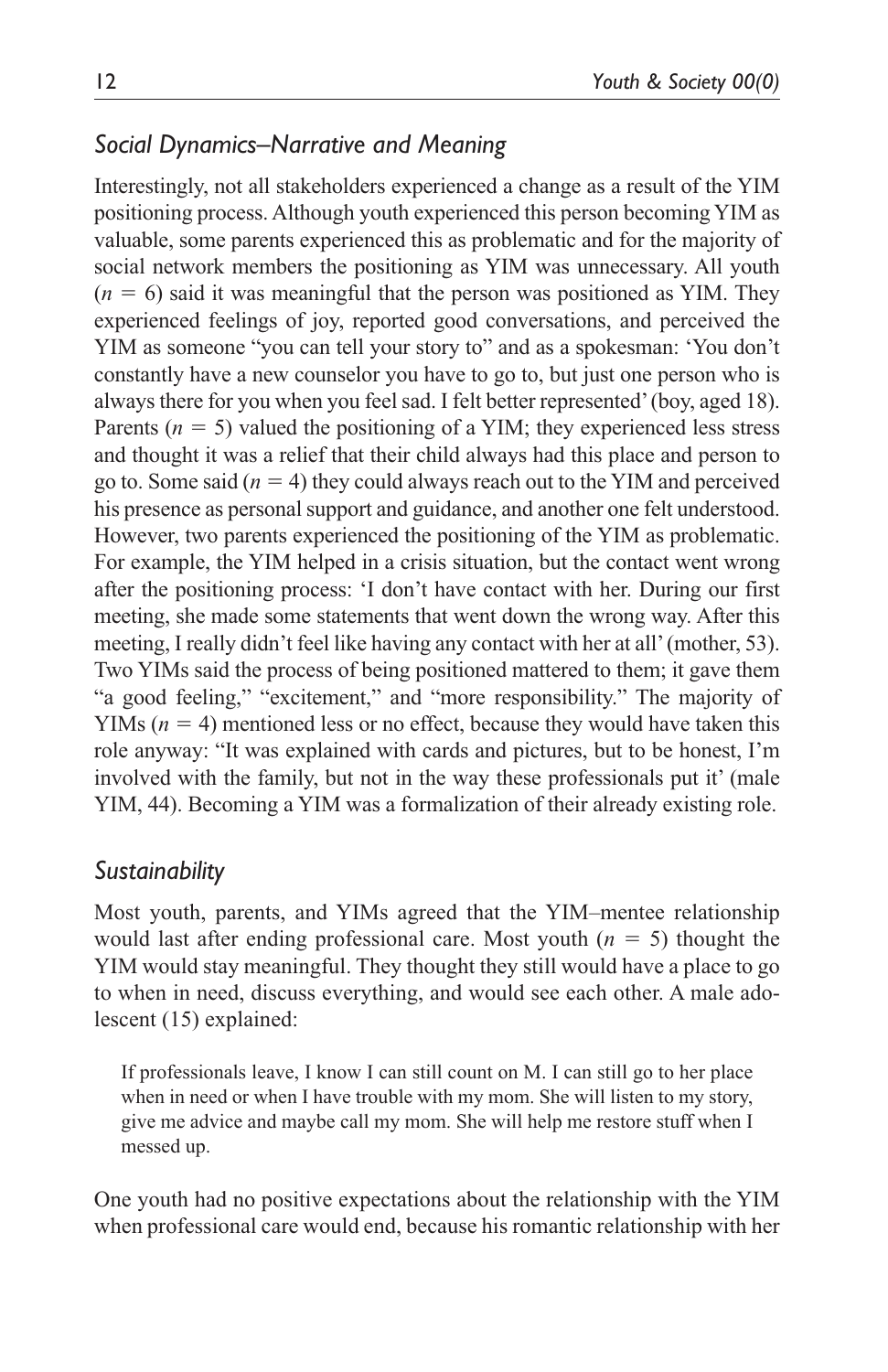daughter ended (the YIM was the mother of his ex-girlfriend). Most parents (*n* = 6) also expected an active bond to remain between their child and the YIM after the ending of professional care. Their expectations varied from keeping in contact, functioning as a safe haven, trusting the person, and keeping a guiding and supporting role. All YIMs  $(n = 6)$  thought they would still be involved; a female YIM (55) said, "When I became YIM I immediately told N. (youth) this wouldn't change our bond and if professional care leaves, I'd stay."

### **Conclusion and Discussion**

This study focused on the social dynamics and sustainability when a social network member is positioned as YIM. Our main research questions were as follows: what do participants experience when they are asked or ask someone to become YIM, what does a YIM need to fulfill his position, and what are his role and tasks, what is the impact of being positioned as YIM, and is this relationship sustainable?

The families collaborating with a YIM "having footing" experienced less stress, because they actually valued the positioning of the YIM, whereas in the families with YIM remaining "the candidate" or "being acknowledged, but not accepted" participants reported tension between each other. Sometimes triads reported some tensions in their relationships due to ongoing (not YIMrelated) arguments between parent and child. One triad reported tensions because the parent did not support the chosen YIM. The latter underscores the notion that parents are important during the mentor selection process. Previous research has shown that collaborating with parents during the selection process is appreciated and empowers them to suggest mentors or vetoing mentors they felt were not a good fit (Spencer, Gowdy, Drew, & Rhodes, 2018). Future research should indicate whether a natural mentor with "footing" increases epistemic trust in parents and youth (Harre et al., 2009), enabling the adolescent to benefit from the knowledge available in the social network (Bronfenbrenner & Morris, 2007; Fonagy et al., 2017).

From all three different perspectives (adolescent, parents, and YIM) asking someone to become YIM was perceived either positive (proactive) or with some hesitation (cautious), which indicates that asking someone formally to become a YIM sounds natural, but can elevate stress. The insight that the position of the social network member changes after becoming YIM is supported by the fact that all parties agreed that the positioning is accompanied with rights, such as getting information, intensified contact, agreements, and duties, such as offering personal care, guidance, advice, and practical support. Although some parents and youth also stated that YIMs did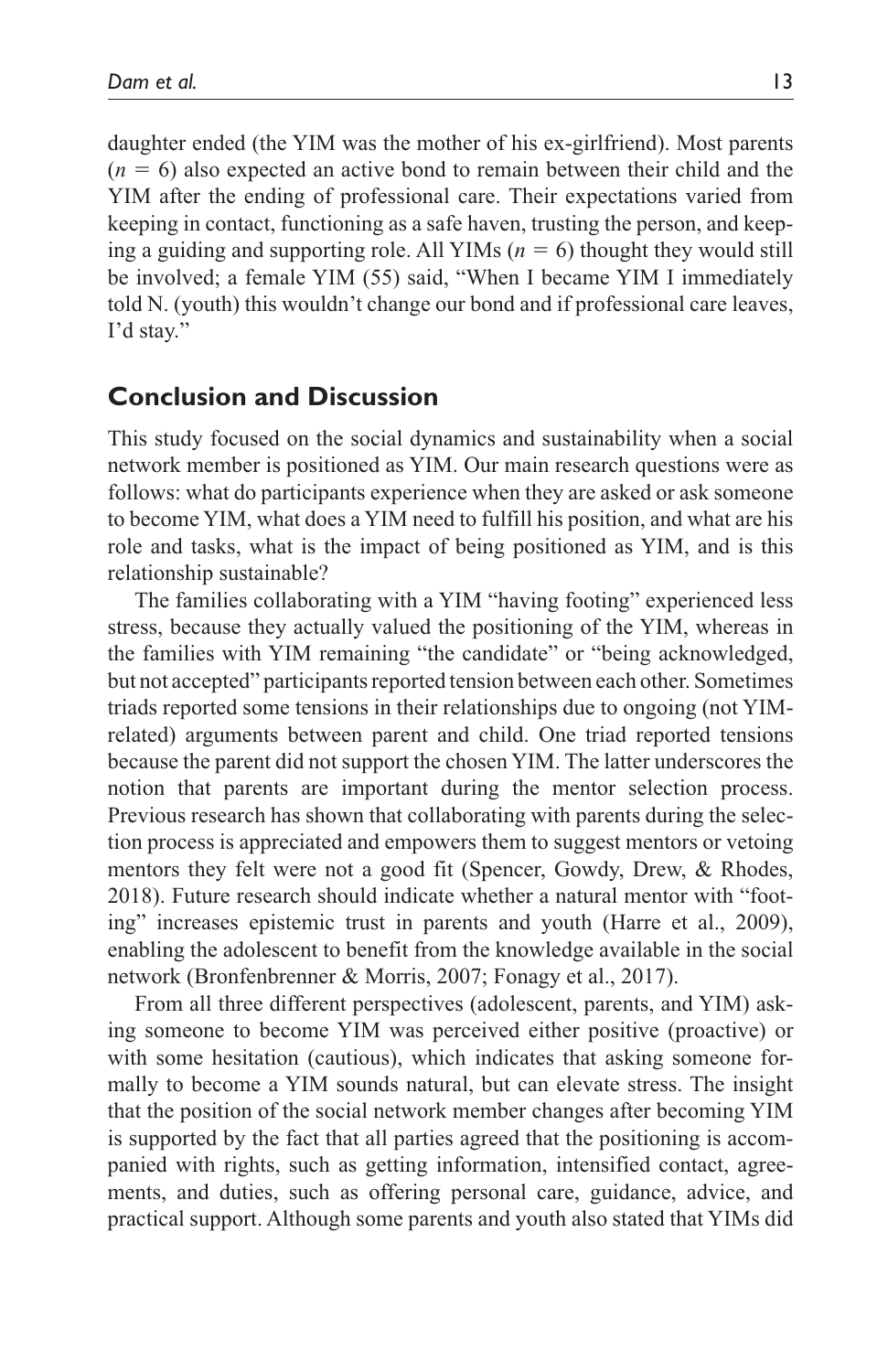not need anything extra—and parents thought YIMs needed professional support and should not take sides—the fact that they all agreed on these rights and duties indicates a position as YIM differs from a position as an extended family network member in general.

In addition to previous qualitative research on the YIM approach (Schwartz et al., 2013; Spencer et al., 2016, 2018), our findings highlight the importance of the positioning process to become a YIM. The findings suggest what professionals call the *natural paradox*: How can professionals intervene to optimize relationship quality of the natural mentoring relationship without professionalizing this relationship too much? In other words, what is the right balance between supporting natural mentors to improve their relationship quality with youth, and at the same time respectfully appreciate the natural working mechanisms of this intuitively developed relationship? Future research should explore the sensitivity and systemic knowledge necessary to find a perfect balance (i.e., equilibrium) in this delicate situation, and to prevent professionals and formal mentors from causing damage to the vulnerable informal social networks of youth.

Although the relationship between YIM and youth may not be totally natural anymore, all six youth said it was valuable that the person was positioned as YIM. They experienced feelings of joy and perceived the YIM as someone "you can tell your story to" and a spokesman. Two parents did not experience the YIM as meaningful; he helped in a crisis situation, but the contact between them deteriorated. The other parents positively valued the positioning of a YIM; they experienced less stress and thought it was a relief that their child always had this place and person to go to. The positioning as YIM did not change anything for most YIMs, because they would have taken this role anyway. Two YIMs reported positive feelings about the positioning process. The findings gave more insight in the reticence of parents about involving others in childrearing practices (Kesselring et al., 2016). Nevertheless, they did not confirm previous findings that the social network may actively discourage youth and his or her parents from seeking help (Dozier et al., 2009).

Most participants thought the YIM–mentee relationship would last when professional care would be ended. Youth perceived the relationship as meaningful and the YIM to be a person to go to when in need. Parents expected and hoped for an active bond, while their expectations varied between keeping in contact, functioning as a safe haven, trusting the person, and keeping a guiding and supporting role. All YIMs thought they would still be involved, actively and supportively. Previous research has considered sustainability as an important benefit of natural mentoring (Hurd & Zimmerman, 2010; Keller, 2005); the relationship increases stability in the social networks of youth (Keller & Blakeslee, 2013) and improves interactions with other adults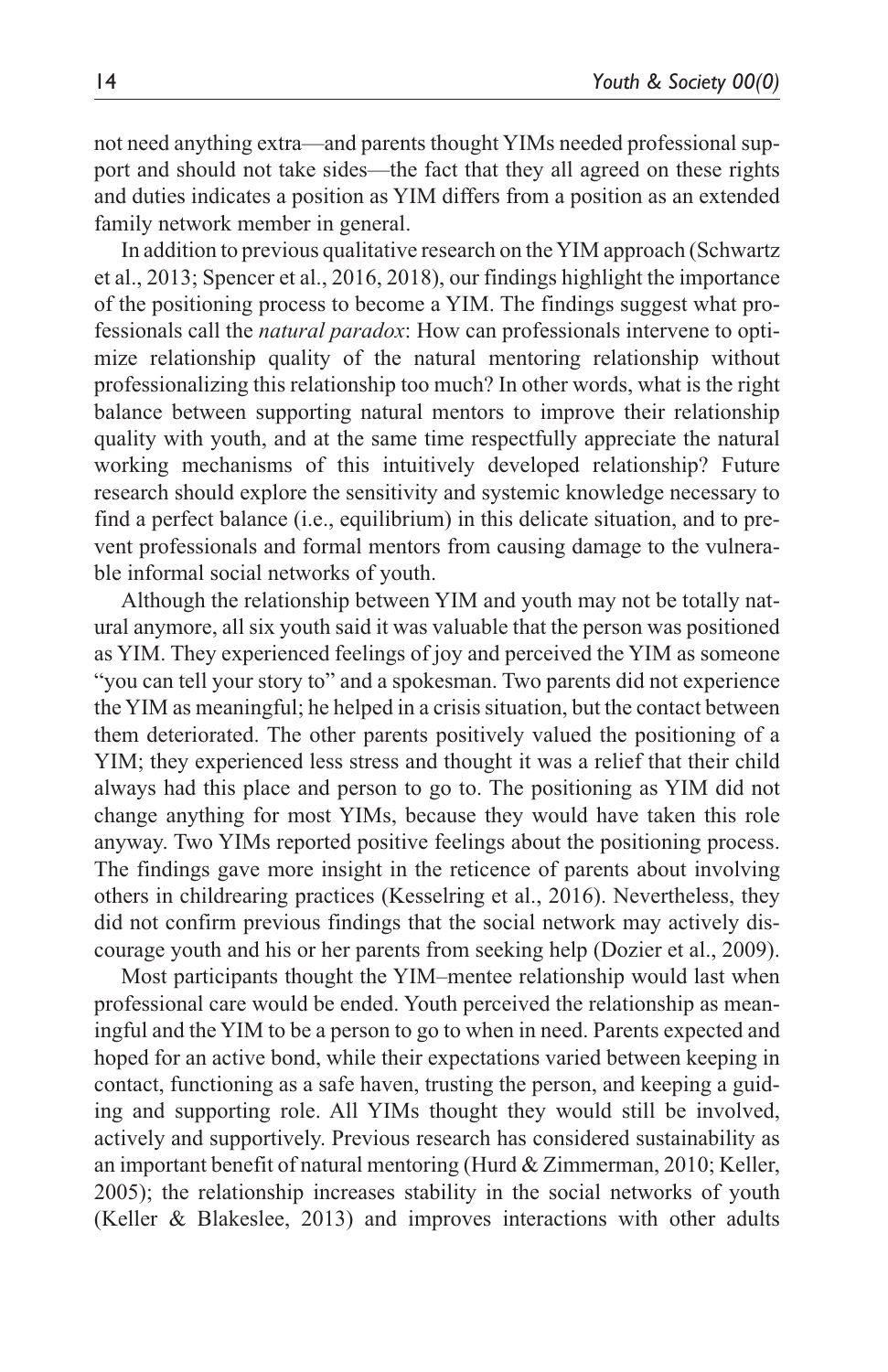(Keller, 2005; Rhodes, Spencer, Keller, Liag, & Noam, 2006). Our findings indicate that the bond between a youth and his mentor is influenced by parents (Keller, 2005) but is also unique, that is, a distinct process.

This study has several limitations. First, the number of participants was small, although in qualitative research saturation could occur with approximately six participants (Guest, Bunce, & Johnson, 2006), which depends on the richness of the data and the degree of heterogeneity of the sample (Bryman, 2012; Fusch & Ness, 2015). None of the YIMs was a family member, which does not allow generalizing our study findings to YIMs as family members. This is why the external validity of this study is limited (Bryman, 2012). Future studies should take this into account and include family members who became YIM. Our study did not include parents and youth who were not willing to cooperate with a natural mentor, which was roughly 20% of the participants in a previous study (Van Dam et al., 2017). Self-selection is another important limitation: Those who agreed to be interviewed may have had more positive experiences or may have differed in other ways from those who refused. Because parents' and/or YIMs' psychosocial or psychiatric problems may lead to interpersonal problems in the triad between YIM, youth, and parents, possibly causing the YIM approach to be evaluated as less beneficial, future studies should also assess the occurrence of parents' and YIM's (psychiatric) problem behavior. Prospective studies following the development of these relationships over time and beyond the therapeutic intervention are needed to more fully assess the social dynamics and sustainability.

This is one of the first studies examining the hybrid approach of natural mentoring in which youth, parents, and YIM are involved (cf. Spencer et al., 2018). Interviewing all participants on the same topics increased the internal validity (Everaert & van Peet, 2006), and by using a combination of structured and open questions, participants could express all relevant experiences (Galletta, 2013). Nevertheless, future studies should include professional caregivers, to get a complete picture.

An advantage of the YIM approach is that it makes use of already existing relationships in the context of a therapeutic intervention, which is in line with research showing that strong emotional connections between youth and mentor are important relationship features related to better youth outcomes (DuBois & Neville, 1997; Van Dam et al., 2017). Also, YIM relationships appear to be long-lasting (Schwartz et al., 2013) and are an alternative to formal mentoring where long waiting lists exist due to difficulties with the recruitment of volunteer mentors (Rhodes, 2002; Spencer et al., 2016).

The majority of participants reported positive experiences; nevertheless, some participants were cautious regarding asking someone or being asked to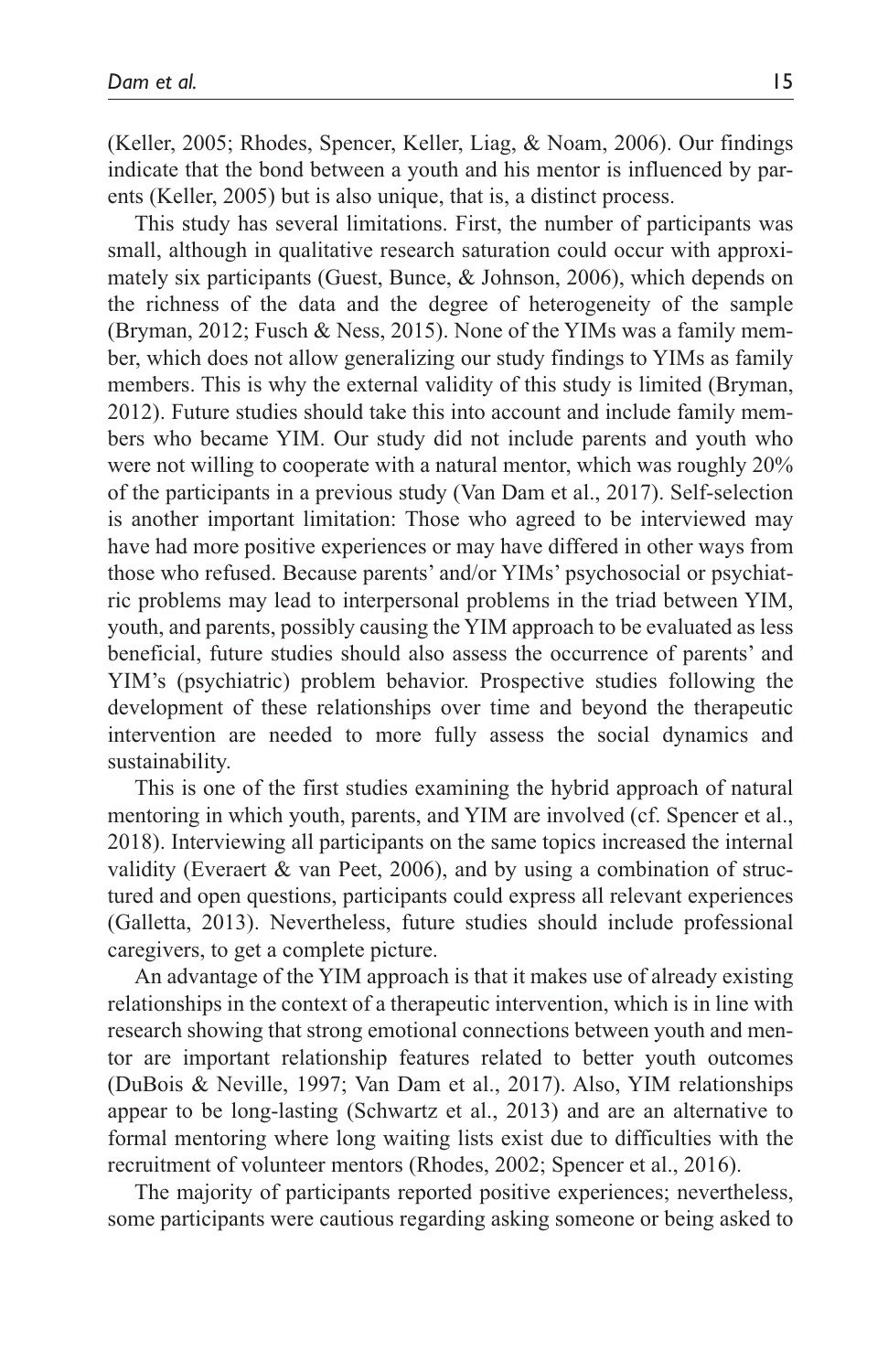become a YIM, and not all parents experienced the YIM as beneficial. Therefore, this approach can also elicit an increase of relational conflicts between family and social network members. Future studies should examine professional practices that may effectively facilitate the revenue of natural mentoring relationships without jeopardizing the existing organically developed relationships. This provides caregivers with tools to prevent possible further damage to the vulnerable social networks of at-risk youth when professional involvement aims to use natural mentoring relationships within a therapeutic intervention.

#### **Declaration of Conflicting Interests**

The author(s) declared no potential conflicts of interest with respect to the research, authorship, and/or publication of this article.

#### **Funding**

The author(s) received no financial support for the research, authorship, and/or publication of this article.

#### **Supplemental Material**

Supplemental material for this article is available online.

#### **ORCID iD**

L. Van Dam **D** <https://orcid.org/0000-0001-9849-451X>

#### **References**

- Bartelink, C., van Yperen, T. A., & Ten Berge, I. J. (2015). Deciding on child maltreatment: A literature review on methods that improve decision-making. *Child Abuse & Neglect*, *15*, 142-153.
- Boeije, H. (2005). *Analyseren in kwalitatief onderzoek*. Amsterdam, The Netherlands: Boom Onderwijs.
- Bowers, E. P., Johnson, S. K., Warren, D. J. A., Tirrell, J. M., & Lerner, J. V. (2015). Youth–adult relationships and positive youth development. In E. P. Bowers (Ed.), *Promoting positive youth development* (pp. 97-120). Cham, Switzerland: Springer. doi:10.1007/978-3-319-17166-1\_6
- Bronfenbrenner, U., & Morris, P. (2007). The bioecological model of human development. In R. M. Lerner (Ed.), *Handbook of child psychology* (pp. 795-828). New York, NY: John Wiley.
- Bryman, A. (2012). *Social research methods* (4th ed.). New York, NY: Oxford University Press.
- Burford, G. (2005). Families: Their role as architects of civil society and social inclusion. *Practice*, *17*, 79-88.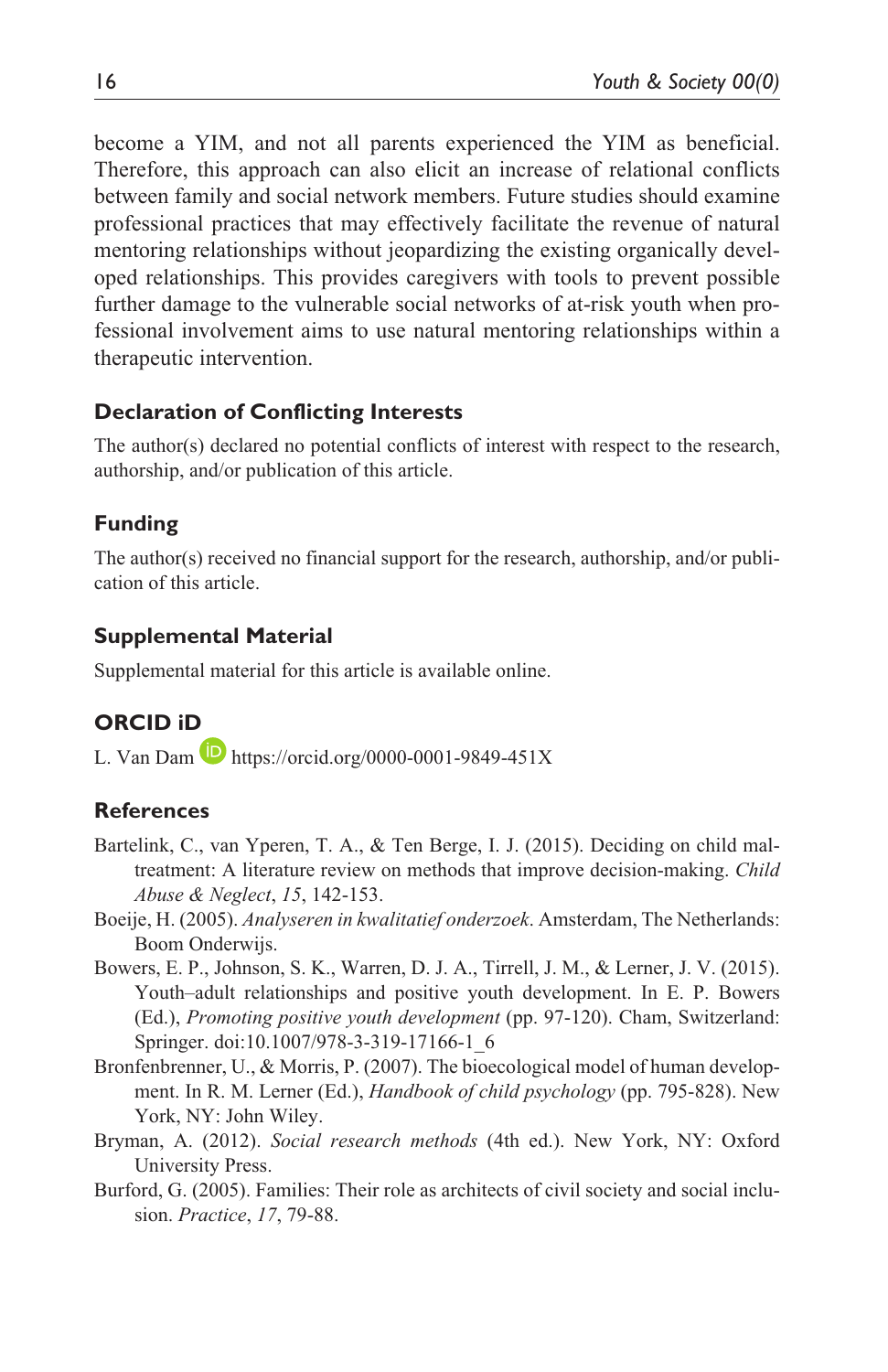- Dijkstra, S., Creemers, H. E., Asscher, J. J., Dekovic, M. and Stams, G. J. J. M. (2016). The effectiveness of family group conferencing in youth care: A meta-analysis. *Child Abuse and Neglect, 62*, 100-10.
- Dozier, M., Lindhiem, O., Lewis, E., Bick, J., Bernard, K., & Peloso, E. (2009). Effects of a foster parent training program on young children's attachment behaviors: Preliminary evidence from a randomized clinical trial. *Child and Adolescent Social Work Journal*, *26*, 321-332.
- DuBois, D. L., & Neville, H. A. (1997). Youth mentoring: Investigation of relationship characteristics and perceived benefits. *Journal of Community Psychology*, *3*, 227-234.
- Erickson, L. D., McDonald, S., & Elder, G. H. (2009). Informal mentors and education: Complementary or compensatory resources? *Sociology of Education*, *82*, 344-367. doi:10.1177/003804070908200403
- Everaert, H., & Peet van, A. (2006). *Kwalitatief en kwantitatief onderzoek*. Utrecht, The Netherlands: Hogeschool van Utrecht.
- Fonagy, P., Luyten, P., Allison, E., & Campbell, C. (2017). What we have changed our minds about: Part 2. Borderline personality disorder, epistemic trust and the developmental significance of social communication. *Borderline Personality Disorder and Emotion Dysregulation*, *4*(9), 1-12. doi:10.1186/s40479-017- 0062-8
- Fusch, P., & Ness, L. R. (2015). Are we there yet? Data saturation in qualitative research. *The Qualitative Report*, *20*, 1408-1416.
- Galletta, A. (2013). *Mastering the semi-structured interview and beyond*. New York: New York University Press.
- Greeson, J., Thompson, A., Ali, S., & Wenger, R. S. (2015). It's good to know that you got somebody that's not going anywhere: Attitudes and beliefs of older youth in foster care about child welfare-based natural mentoring. *Children and Youth Services Review*, *48*, 140-149. doi:10.1016/j.childyouth.2014.12.015
- Guest, G., Bunce, A., & Johnson, L. (2006). How many interviews are enough? An experiment with data saturation and variability. *Field Methods*, *18*, 59-82. doi:1 0.1177/1525822X05279903525822X05279903
- Harre, R., Moghaddam, F. H., Cairnie, T. P., Rothart, D., & Sabat, S. R. (2009). Recent advances in positioning theory. *Theory & Psychology*, *19*, 5-31.
- Hawkins, R., & Maurer, K. (2012). Unravelling social capital: Disentangling a concept for social work. *British Journal of Social Work*, *42*, 353-370.
- Hurd, N. M., & Zimmerman, M. A. (2010). Natural mentors, mental health and risk behaviors: A longitudinal analysis of African American adolescents transitioning into adulthood. *American Journal of Community Psychology*, *46*, 36-48. doi:10.1007/s10464-010-9325-x
- Keller, T. E. (2005). A systemic model of the youth mentoring intervention. *Journal of Primary Prevention*, *26*, 169-188. doi:10.1007/s10935-005-1850-2
- Keller, T. E., & Blakeslee, J. E. (2013). Social network and mentoring. In D. L. Dubois & M. J. Karcher (Eds.), *Handbook of youth mentoring* (pp. 129-143). Thousand Oaks, CA: SAGE.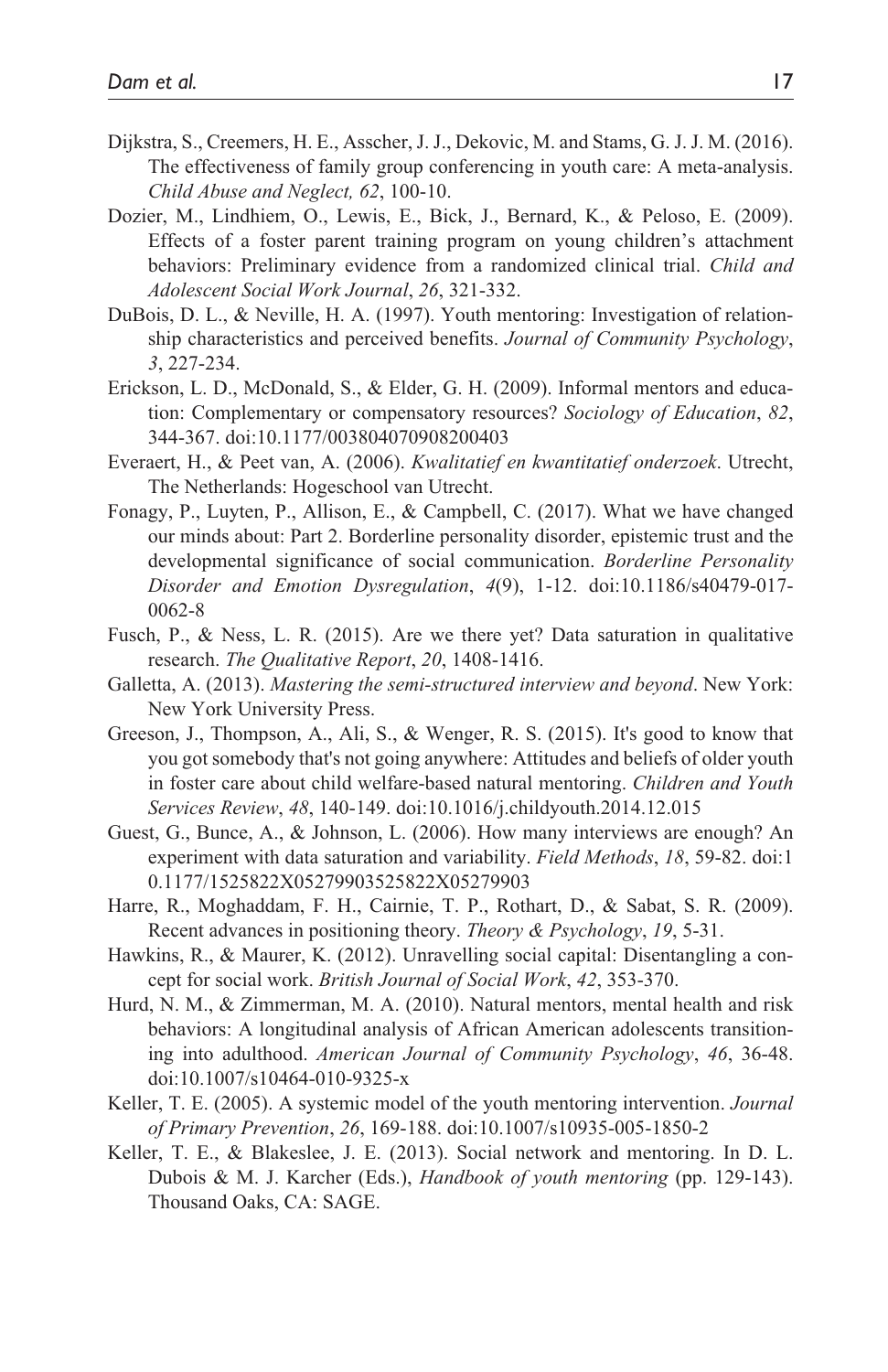- Kesselring, M., de Winter, M., van Yperen, T., & Lecluijze, S. (2016). Partners in parenting: An overview of the literature on parents' and nonparental adults' perspectives on shared responsibilities in childrearing. *Issues in Social Science*, *4*, 69-97.
- McConkey, R., & Collins, S. (2010). The role of support staff in promoting the social inclusion of persons with an intellectual disability. *Journal of Intellectual Disability Research*, *54*, 691-700.
- Raposa, E. B., Dietz, N., & Rhodes, J. E. (2017). Trends in volunteer mentoring in the United States: Analysis of a decade of census survey data. *American Journal of Community Psychology*, *59*, 3-14. doi:10.1002/ajcp.12117
- Raposa, E. B., Rhodes, J. E., & Herrera, C. (2016). The impact of youth risk on mentoring relationship quality: Do mentor characteristics matter? *American Journal of Community Psychology*, *57*, 320-329. doi:10.1002/ajcp.12057
- Raposa, E. B., Stams, G. J. J. M., Card, N., Schwart, S., Burton, S., Sykes, L. Y., . . .Rhodes, J.(2018). The effects of youth mentoring programs: A meta-analysis of outcome studies. *Journal of Youth and Adolescence*, *48*, 423-443.
- Rhodes, J. E. (2002). *Stand by me: The risks and rewards of mentoring today's youth*. Cambridge, MA: Harvard University Press.
- Rhodes, J. E., Spencer, R., Keller, T. E., Liang, B., & Noam, G. (2006). A model for the influence of mentoring relationships on youth development. *Journal of Community Psychology*, *34*, 691-707. doi:10.1002/jcop.20124
- Rickwood, D. J., Mazzer, K. R., & Telford, N. R. (2015). Social influences on seeking help from mental health services, in-person and online, during adolescence and young adulthood. *BMC Psychiatry*, *15*(1), Article 40. doi:10.1186/s12888-015- 0429-6
- Schwartz, S. E. O., Rhodes, J. E., Spencer, R., & Grossman, J. B. (2013). Youth initiated mentoring: Investigating a new approach to working with vulnerable adolescents. *American Journal of Community Psychology*, *52*, 155-169. doi:10.1007/ s10464-013-9585-3
- Shumaker, D. M., Deutsch, R. M., & Brenninkmeyer, L. (2009). How do I connect? Attachment issues in adolescence. *Journal of Child Custody*, *6*, 91-112. doi:10.1080/15379410902894866
- Spencer, R., Gowdy, G., Drew, A. L., & Rhodes, J. E. (2018). "Who knows me the best and can encourage me the most?" Matching and early relationship development in youth-initiated mentoring relationships with system-involved youth. *Journal of Adolescent Research*, *34*, 3-29. doi:10.1177/0743558418755686
- Spencer, R., Tugenberg, T., Ocean, M., Schwartz, S. E. O., & Rhodes, J. E. (2016). "Somebody who was on my side": A qualitative examination of youth initiated mentoring. *Youth & Society*, *48*, 402-424. doi:10.1177/0044118X13495053
- Ungar, M. (2013). Resilience, trauma, context and culture. *Trauma, Violence, & Abuse*, *14*, 253-264.
- Van Dam, L., Neels, S., De Winter, M., Branje, S., Wijsbroek, S., Hutschemaekers, G., . . . Stams, G. J. J. M. (2017). Youth initiated mentors: Do they offer an alternative for out-of-home placement in youth care? *British Journal of Social Work*, *47*, 1764-1780. doi:10.1093/bjsw/bcx92